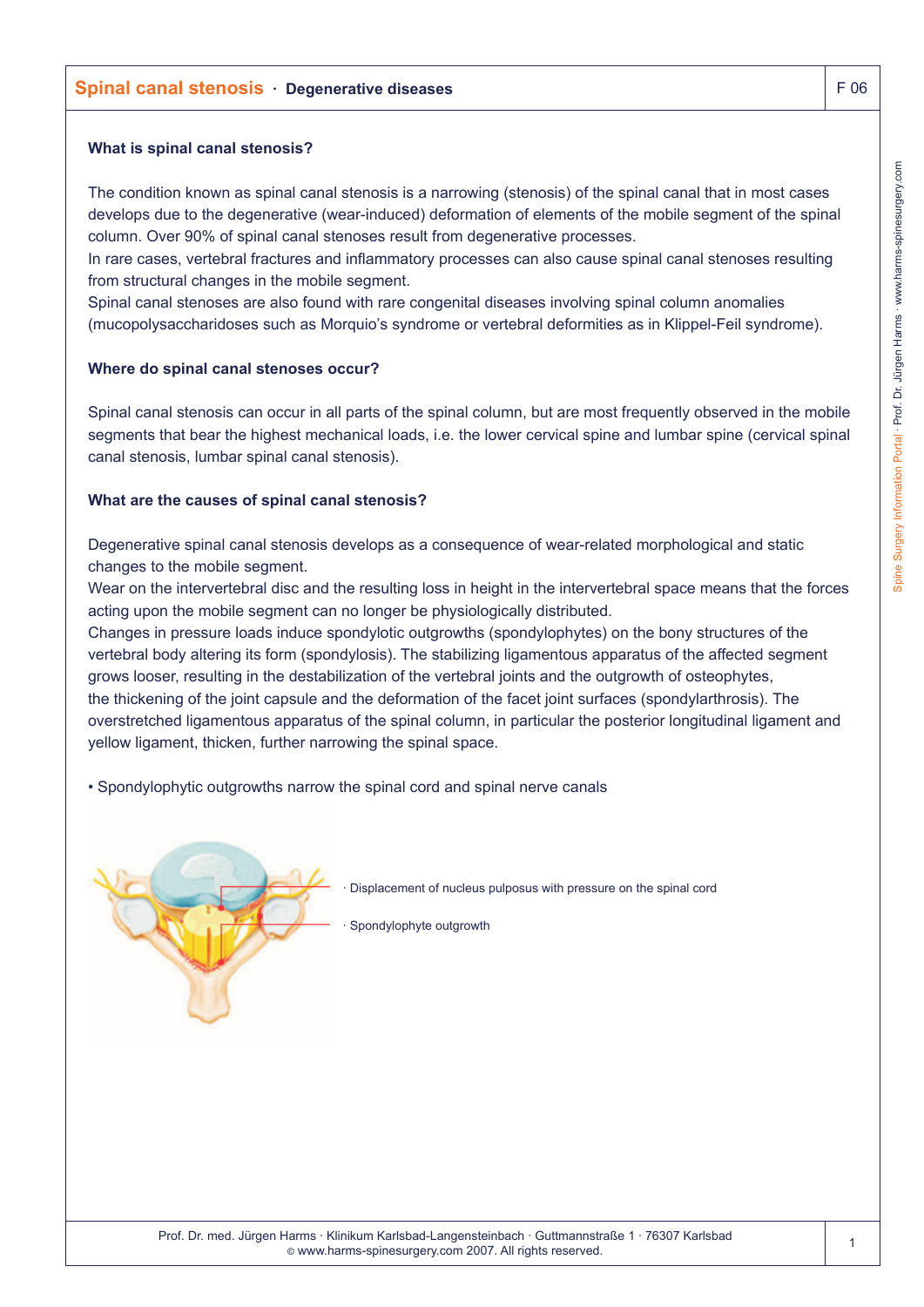# **Spinal canal stenosis · Degenerative diseases** F 06

An intervertebral disc protrusion or herniated disc may further reduce the space for the spinal cord and spinal nerves due to a displacement of parts of the disc towards the spinal canal. Spondylolisthesis, or the forward displacement of a vertebra on its lower neighbor, can further narrow the spinal canal.

• Rear longitudinal ligament and yellow ligament are primarily susceptible to thickening



Yellow ligament (ligamentum flavum)

· Rear longitudinal ligament (ligamentum longitudinale posterius)

• Herniated intervertebral disc with compression of spinal cord by nucleus pulposus



Narrowing of spinal canal with pressure on spinal cord

• Spinal canal stenosis in spondylolisthesis

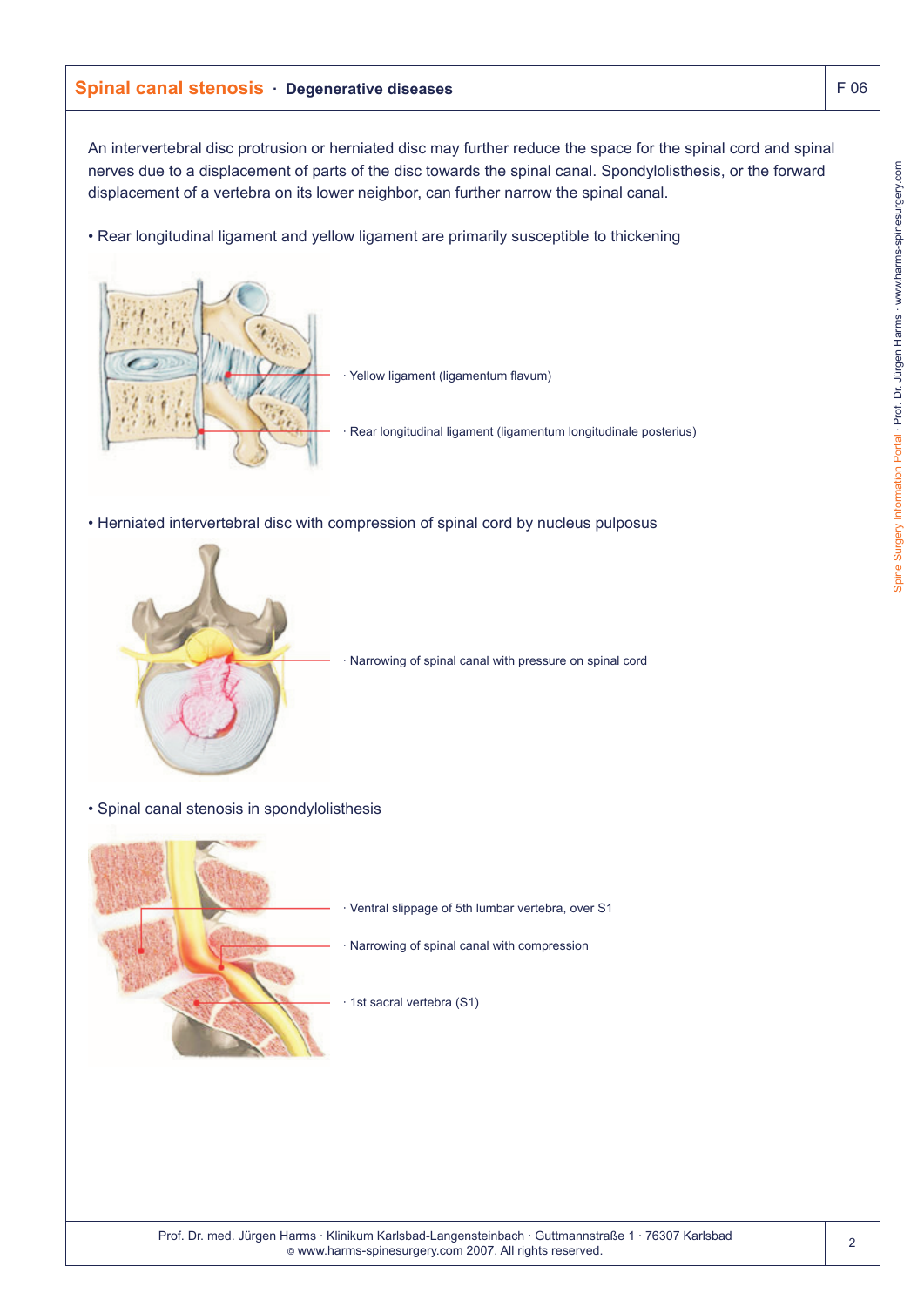# **Spinal canal stenosis · Degenerative diseases** F 06

The spinal cord and spinal nerve spaces are narrowed by outgrowths of spondylophytes on the vertebral body and arch, displacement of parts of discs, and the thickening of the joint capsules and ligaments: these all result in pressure on the spinal elements, which in turn causes pain and neurological symptoms.

• Cross-sectional image of the lower cervical spine with a narrowing of the spinal canal due to a herniated disc, reduced height of the intervertebral disc spaces, bony transformation of the vertebra and thickening of the rear longitudinal ligament.



### **How is spinal canal stenosis diagnosed?**

Following a thorough review of the patient's medical history together with clinical and neurological examinations, a tentative diagnosis can be confirmed by imaging methods that produce native images with functional and layered images, such as computer or nuclear magnetic resonance tomography.

• Native x-ray image of the cervical spine in 2 planes

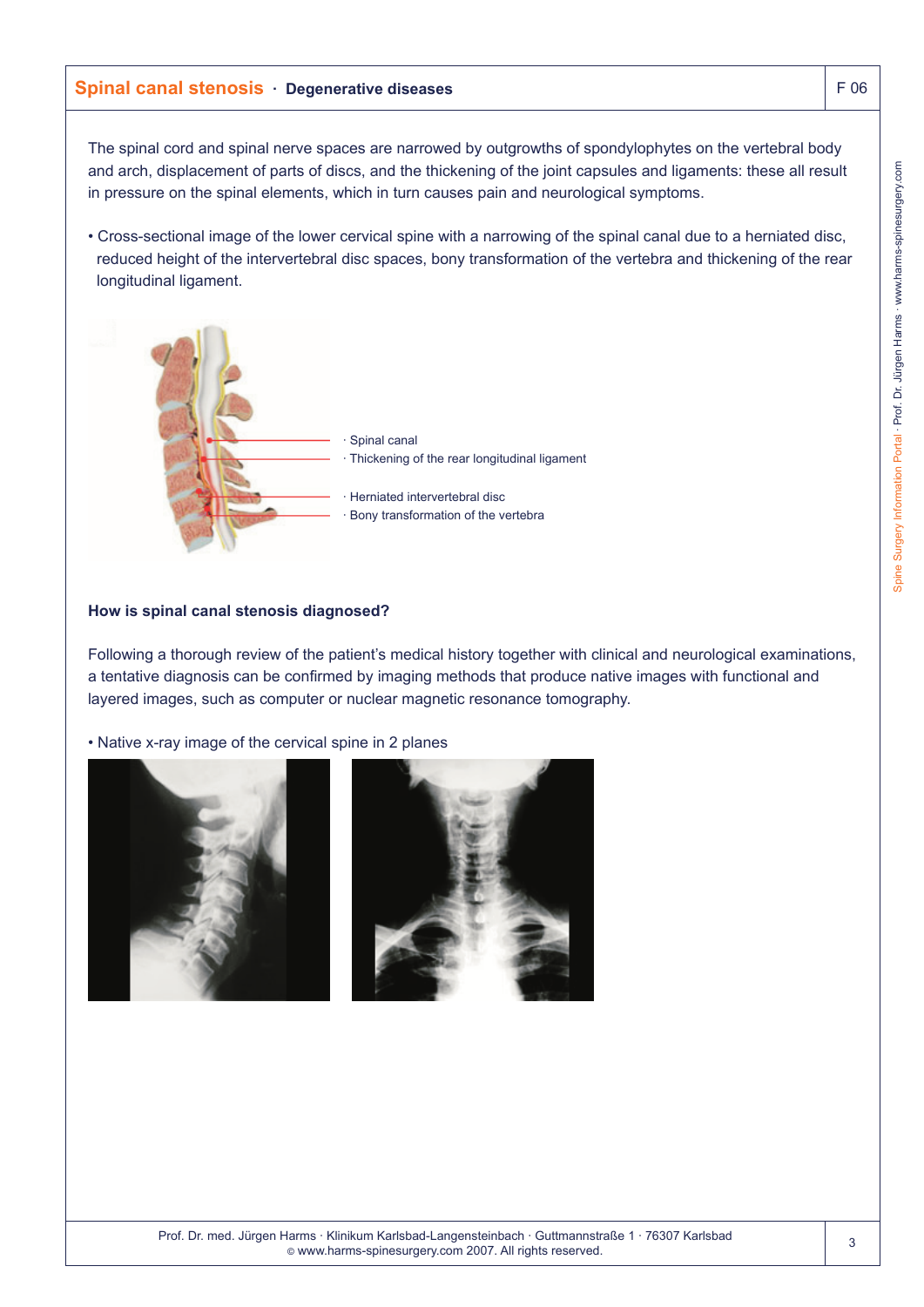• Cervical spine, side view



**Myelography**, the introduction of a contrast agent into the dural sac, can provide additional information. This examination, which involves the injection of a water-soluble, completely absorbable contrast agent into the dural sac, can have side effects such as headaches, vertigo, nausea and allergic reactions to the contrast agent.

• Myelography of spinal canal stenosis and herniated intervertebral disc





· Spinal canal filled with contrast agent

· Herniated intervertebral disc

EMG and ENG neurophysiological examinations and evoked potentials are used to determine whether nerve tissue has been damaged by existing compression.

For spinal canal stenosis of the cervical or lumbar spine, Doppler ultrasonography is used to check on the condition of the blood vessels.

## **What are the symptoms?**

Pains in the affected segment, hardened muscles in the back, tender trigger points and restricted mobility occur in practically all cases.

Symptoms such as local and radiating (radicular) pains, sensorimotor deficits or even paralysis depend on the specific segment affected. These symptoms are discussed in the chapters on cervical and lumbar spinal canal stenosis.